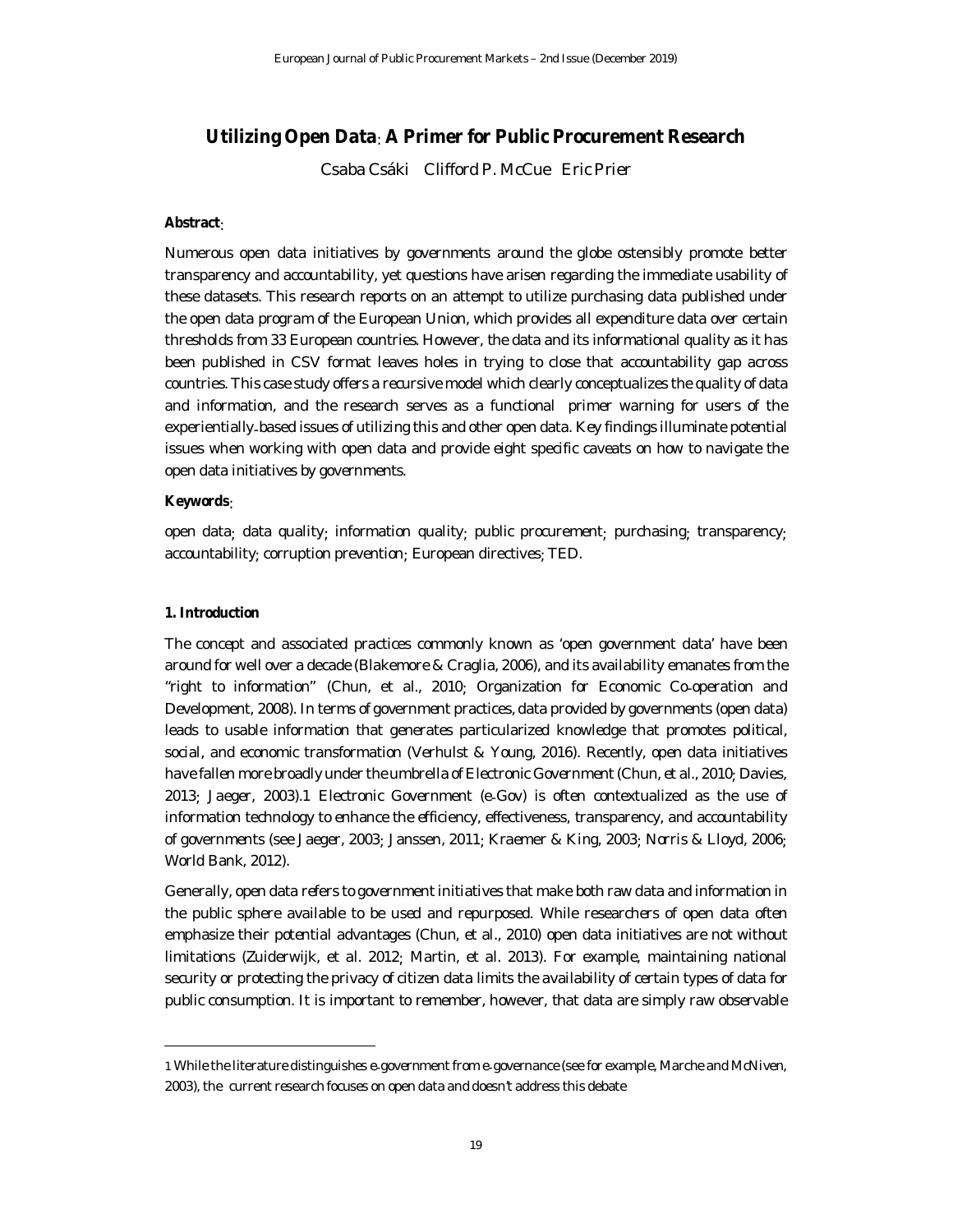facts or figures and only when data are contextualized to make them usefully meaningful are data transformed into "information."

But recent observations attest to the fact that while Sir Tim Berners-Lee argues that free open data are "*a great way to put power in the hands of citizens*" (Information Age, 2015), the World Wide Web Foundation (2015) reports that fewer than 8% of countries provided data on government budgets and spending, public sector contracts, and company ownership under open formats and open license agreements. This is hardly consistent with Anti-Corruption Open Data Principles (2015) advocating that open data needs to be available online; machine-readable in bulk so that it can be downloaded as one dataset and easily analyzed; free of charge; and open-licensed so that anyone has permission to use and reuse the data. However, examination of open government initiatives such as the European Union Open Data Portal (https://data.europa.eu/euodp/home) and other programs reveal substantial issues involving poor data quality (World Wide Web Foundation, 2017), and this has resulted in much research providing frameworks of quality dimensions or recommendations about open data measurements (Frank and Walker, 2016; Zaveri, et al., 2012). Given that most data quality (DQ) literature focuses on technology-related characteristics (see for example Rula and Zaveri, 2014) that are supply-side oriented, a dearth of studies address the user or demand-side of the open data equation (Frank and Walker, 2016) – the subject of the current article.

The Tenders Electronic Daily (aka TED2), the public procurement open data portal of the European Union provides the basis for this exploratory case study. The TED data is considered "open" in a strict sense (Prier et al., 2018; Davies, 2013), and the focus herein is to examine the quality of the TED data from the point of view of an end-user as the user-experience relates to the ostensible openness promised by e-government. The premise herein is simple: bad data leads to bad information, and bad information often leads to poor decisions which can be extremely costly. Therefore, governments not only have a responsibility of making public data freely available, but it must also ensure that the data provided is free of defect and easily usable. Only when data is open and free of defect can end-users make knowledgeable decisions which in turn, should lead to better governance.

The article is organized as follows. First the relationship between open data and usable information is explicated followed by a brief overview of open data quality frameworks that guide this case study. The next section looks at the TED dataset and its context – followed by some methodological groundwork. The core part of the paper identifies experiential challenges of the TED open data, and the final section provides conclusions and recommendations that may be used to enhance the quality of the TED dataset.

## **2. Open Data and Information Quality**

Governmental webportals have become a key interface between citizens and governments in nearly all societies (Norris and Lloyd, 2006; OECD, 2008). While well-designed online services are able to open up government processes and strengthen the link between citizens and various policy and administrative actors (Chun et al.,2010), in all democratic systems it is transparency that

<sup>2</sup> For a complete explanation of the TED initiative of the EU, please see http: //data.europa.eu/euodp/en/data/dataset/ted-1.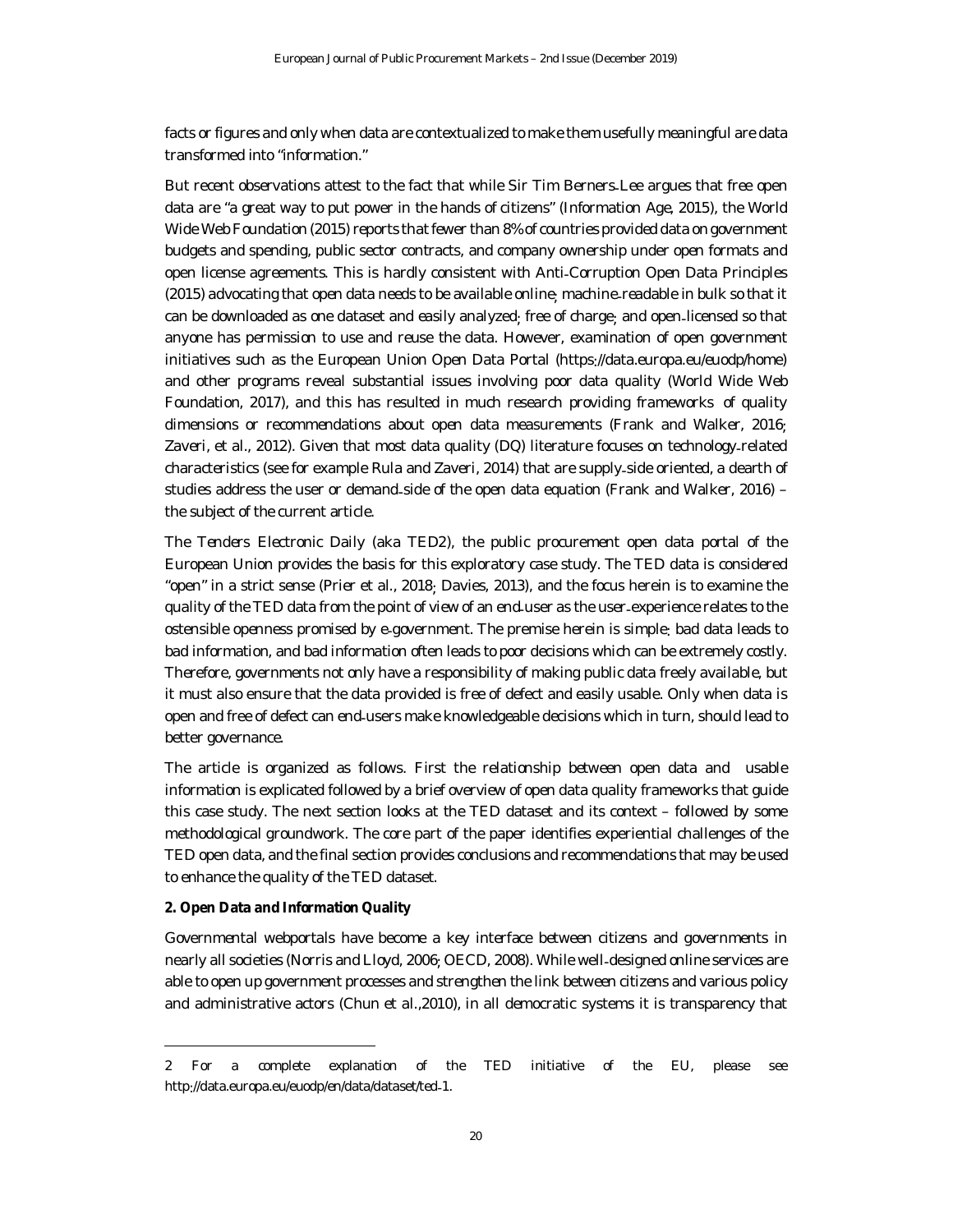anchors the relationship between integrity and accountability arising from government conduct. This implies that accountability requires providing answers and remaining responsible to others who have a legitimate claim to demand an account (Bovens et al., 2014). Meeting these goals assumes a requisite level of openness whereby non-government actors (the public) have mechanisms to know what governmental actors are doing. Thus, data about governmental behavior may be used to hold actors of the public sphere accountable for their actions (or inactions).

Increasingly data generated in public policy domains are being captured, digitized, and stored, and data availability can result in two outcomes. First, transparency goals are perceived to be enhanced through improved accessibility, which in turn can promote transactional efficiencies and better planning on the one hand, and greater accountability on the other (Leipold, 2007). Second, clarity in public expenditures used to fulfill public sector objectives, obligations, and activities in the pursuit of desired policy outcomes (Prier and McCue, 2009) can enhance better planning and delivery, as well as promote greater business access and enhance competition. However, even when governments provide data accessibility in an open environment, it should be available in a concise, useable and meaningful manner (Frank and Walker, 2016). This suggests that users of open data must be confident that the data is free of defects and that they are able to utilize the data to make informed decisions whether in the public or private sectors. If open data has defects, such as the data is incomplete, invalid, or not compliant with procedural rules, a data quality (DQ) problem becomes evident. When an end-user utilizes defective data to make decisions, the result is an information quality (IQ) problem, and Figure 1 helps to explain this situation.



Figure 1 - Conceptual RelationshipsLinking Data, Information, and Decisions

Figure 1 depicts the conceptual relationship between data, information, and decisions adapted to the public procurement decision making situation (see Shannon, 1948; also Liew, 2007). Beginning with the object to be represented or measured, the figure portrays the link between that object and its attributes that may be captured and stored as data. Consequently, discrete objective facts embody the useful features (object attributes) about empirical phenomena that become 'data' consisting of observable representations of a targeted phenomenon or event. Moreover, when each data attribute complies with the rules relating to that piece of data – high levels of data quality are obtained.

Data becomes information when users take and organize the raw data – giving it context – in ways that generate meaning and at which point the data become information. The final linkage in Figure 1 reveals that informed decisions require transforming information to create value for the open data end-user. Thus, data leads to information that undergirds decisions through purposive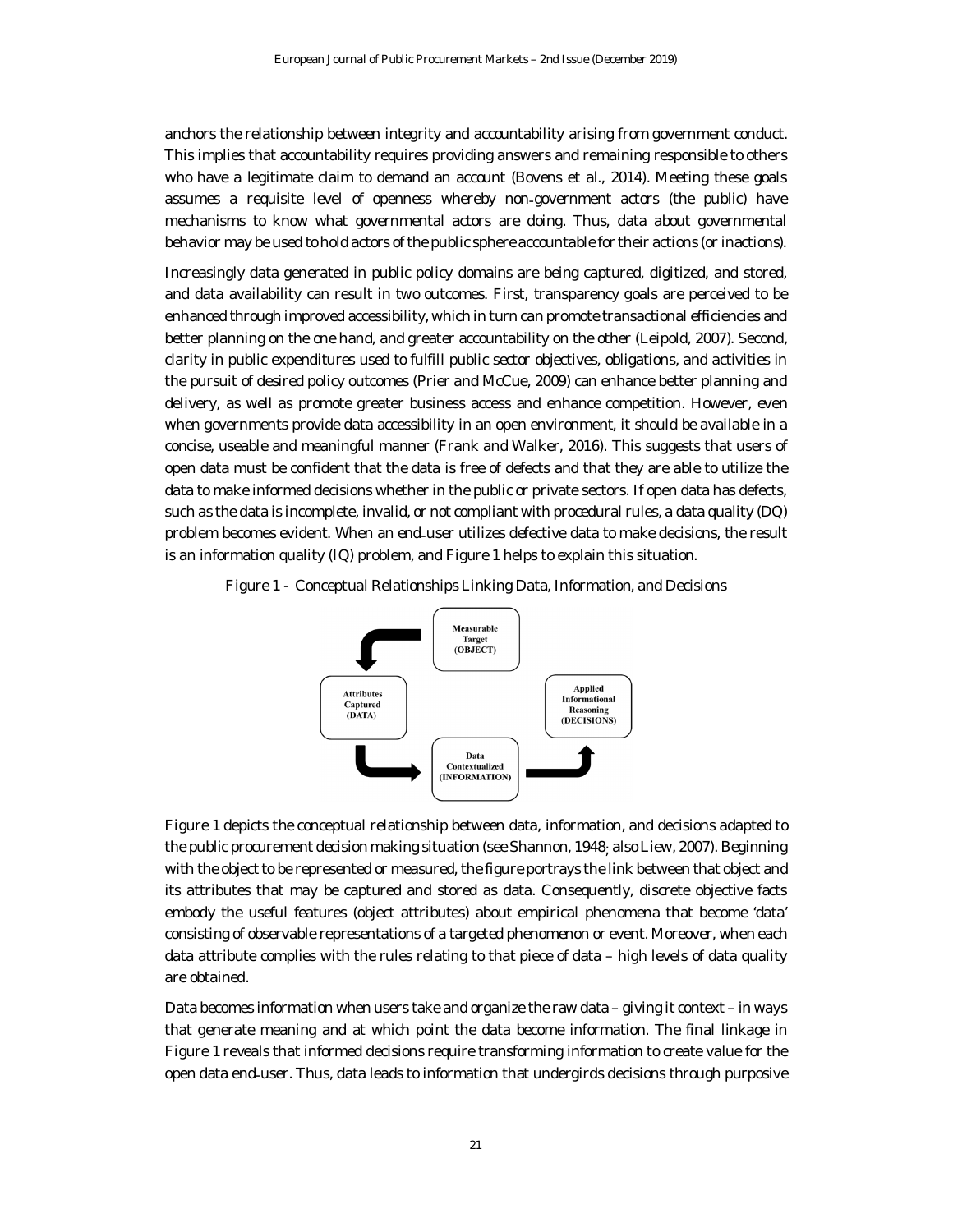application of cognitive reasoning that includes intellectualdeliberation as to what, how, and why to apply information that results in effective decisions.

As an example, consider the measurable object to be an actual purchase that takes place on December 1, 2019. When an invoice is created and it registers a purchase date (the data value) as 01-12-2019, all appropriate data is presented to users in a concise and meaningful manner and a high level of information quality can be achieved. However, given the nature of the linkages exhibited in Figure 1, data problems, if they exist, may be inherent in the observations of the object and may be often related to the accuracy and validity of the data attributes. For instance, if a date attribute contains '13' in the month field, this is clearly a DQ problem, and this can then lead to information problems that may or may not become evident when the data is presented for use in a specific context (such as deciding about bidding deadlines, for example). Therefore, DQ problems often lead to IQ issues that may or may not systematically impact informed decisions. In addition, data measurement error issues can also result in IQ problems. For example, a poorly formatted form – while containing all data attributes – can lead the user to misunderstand the appropriate meaning of the data (an object) because the captured attributes are not stored in the appropriate fields. So DQ issues – whether systematic or random, frequently occasion IQ issues thereby making informed decisions problematic.

When a datum complies with all the rules associated with the attribute, transforming DQ into useable and meaningful IQ helps procurement officials to make better decisions. Of course, each linkage in Figure 1 is the result of context generated within and by that coupled association. This implies that context is not confined to the "Information" box but actually anchors the whole recursive process: object selection is done within a context, and so is data capture, yet when the data is stored

in a database or presented in a CSV file, it tends to be stripped of context. All of this suggests that in general, the open data end-user has essentially two options leading to the information box: either attempt to reconstruct the meaning of the object and thus also of the data or create new meaning of the data and hence of the object. These alternative purposes of data manipulation govern the conceptual linkages described above, and it strongly suggests that data in and of itself has no intrinsic value, i.e. absent specified purposes, open data has no intrinsic value proposition.

A logical predicate of good procurement decisions is their basis in appropriate data and information, yet the meanings of DQ and IQ can be elusive and challenging concepts, especially in the context of digitized government data. Scholars use the terms in different research contexts often without establishing clear definitions or only focusing on a narrow aspect of practical application (Wormell, 1990), and when coupled with the evolution of technology, dimensions and frameworks of assessing these issues have changed over time (Glogowska, 2016). Adding potential database (DB) issues (Levitin and Redman, 1995) surrounding timeliness of software updates and DB system reliability, accessibility, usability and security (Fox et al., 1995) multiplies the complexity.

The appreciation of various characteristics associated with the numbers, definitions, and measurability of DQ and IQ has recently emerged (Scannapieco and Catarci, 2002). For instance, the machine readability approach (Erickson et al., 2013) is concerned with linking, finding, relating and reading information typically using automated processes (Rula and Zaveri, 2014), and characteristics typically considered include number of formats, traceability, automated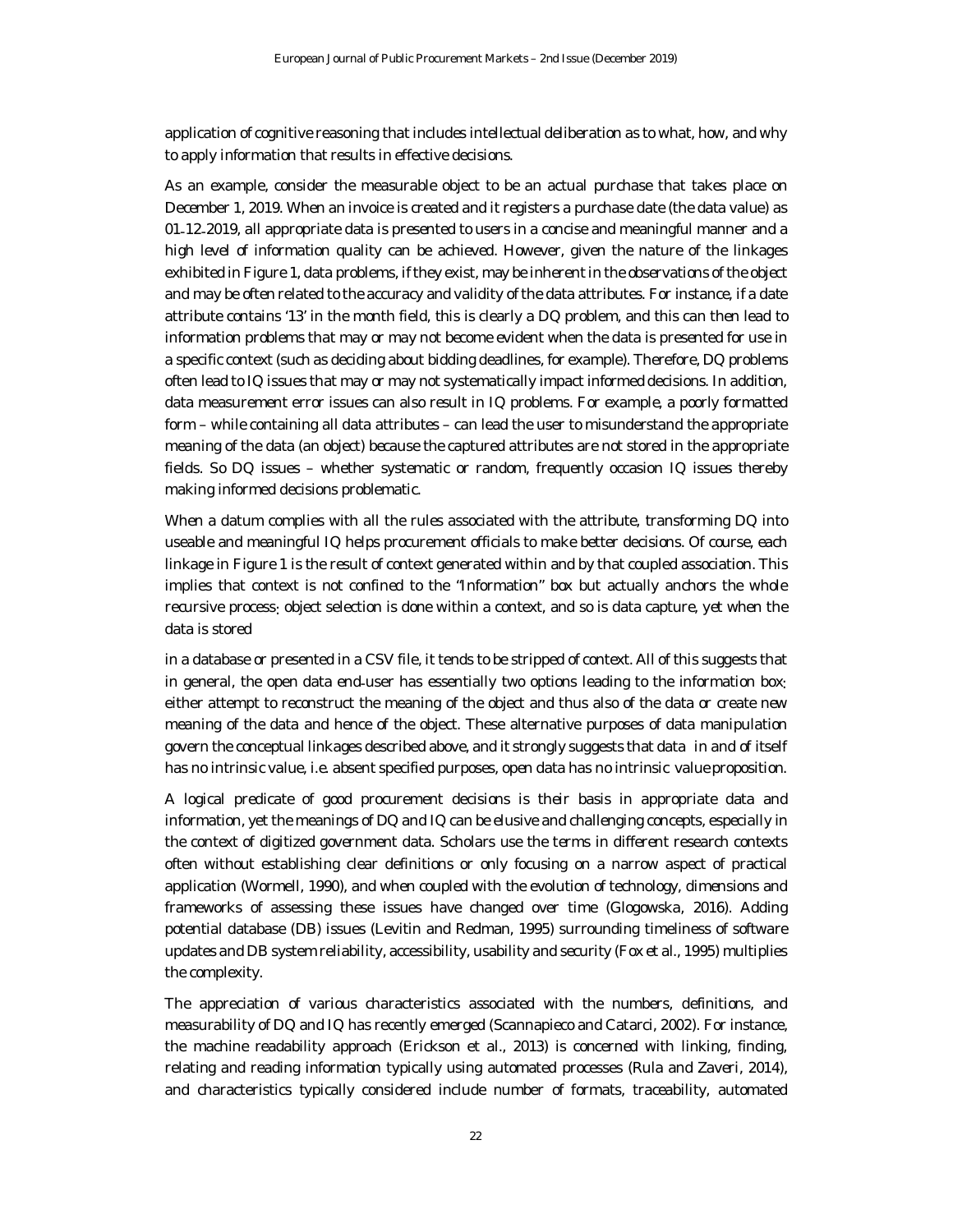tracking, use of standards, trustworthiness, authenticity or provenance. Or consider the ambiguous relative construct of "*fit*-*for*-*use*" (Wang and Strong, 1996) whereby data or information considered appropriate in one setting may not display acceptable attributes in another (Tayi and Ballou, 1998) thus encumbering measurability and operationalization (Frank and Walker, 2016). Indeed, the problems of data and informational intersubjectivity is not new (see Strong et al., 1997), and they often exude from whether they are related to the data or information itself, its manipulability, or its user intentions, among others (see Emamjome et al., 2013; Klobas, 1995; Naumann and Rolker, 2000; Olaisen, 1990). In summary, it becomes apparent that there are compounding complications from using numerous dimensions to address data and information quality, but adopting a user-centric perspective shows that content perceived as excellent quality by some users might be perceptively considered poor quality by others (Chai et al., 2009). However, it must be noted here, that quality of the data as stored, accessed and manipulated can substantially differ from the quality of the information that the data may offer.

#### **3. The Case of Tenders Electronic Daily in the European Union**

#### **The Context**

Making public procurement decisions understandable motivates the open data initiative of the European Union (EU). The EU data portal offers a single point of access (https: //data.europa.eu/) to a growing range of data covering EU bodies and member states. By providing free access to data, the EC aims to promote transparency and through that accountability. A key component of this initiative is the Tenders Electronic Daily (TED) dataset comprised of public procurement data originally published and accessible as part of the TED public procurement website (http://ted.europa.eu/). The obligation to tender and thus become part of the TED dataset depends on several things, two of which are 1) the type of contracting authority (government or agency) and 2) the value of the planned purchase depending on the object and type of contract such as for goods, services, or works. In order to treat all businesses across Europe fairly, EU directives establish minimum public procurement rules and requirements. To appreciate the scope of the activities captured in this data, TED publishes over half a million awards per year worth about 420 billion Euro per year.

#### **The Source**

The current study utilizes data from the TED open data website where bulk European public procurement data is published (https: //data.europa.eu/euodp/en/data/dataset/ted-CSV). Data come from the official online version of Supplement 32 to the Official Journal of the European Union, which publishes all public procurements made in EU member states that fall above minimum threshold amounts stipulated in the EU regulation for procurement. Other than the twenty-eight EU members, five affiliated countries also publish tender and award notices in the TED Journal to gain access to the EU market – these are Iceland (IS), Liechtenstein (LI), The Former Yugoslav Republic of Macedonia (MK), Norway (NO) and Switzerland (CH). Data in the Journal are collected from standardized public procurement forms as required by the corresponding EU Directive (Directives 2014/18 and 17) and their Annexes. At the time of download, the open data files stored information captured from the contract notices reported in standard forms #2, #4, #5, or #17. These forms announce information concerning a future purchase (i.e. call for tender). In addition, the data files also report contract award notice information on the outcomes of the procurement obtained from standard forms for public procurement #3, #6 or #18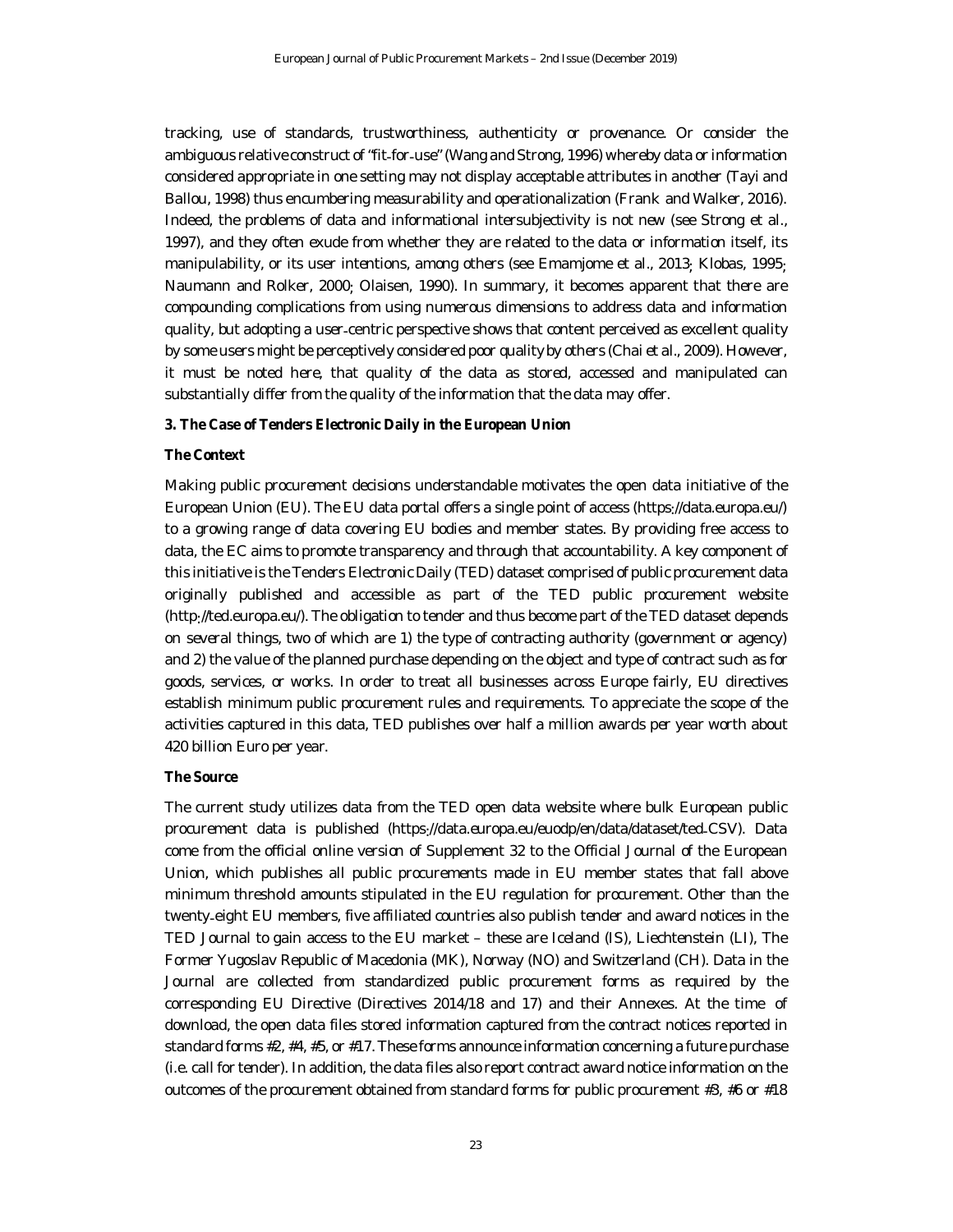(TED, 2016). Data in the TED Journal is entered through online forms, one notice at a time. The published open datasets also come with a user guide (TED, 2016) describing the fields in the available files.

#### **The Actual Data**

The TED open data is very complex because the CSV data files are embedded with three levels of procurement information: a) contract notices (CN); b) contract award notices (CAN); and c) contract awards (CA). While the process of public procurement is inherently complicated, for now it should suffice to state that one and occasionally two CNs lead to one CAN, but one CAN may lead to one or more CAs associated with it (this is because a CN may have a preliminary notice; while a single call may have several parts or lots with each leading to a separate contract being awarded – but published in one CAN notice). Each dataset is published in CSV format using UTF-8 coding and it contains data regarding the version of the XML schema definition (XSD) used by the Publications Office of the EU to publish the data. Calls (CNs) and corresponding awards (CANs and AWARDs) are presented in separate files each with its own data structure represented by a specific header row in the corresponding CSV file. Notices and awards each have both annual as well as cumulative (2009-2015) files. All data files were downloaded January 17, 2017. The total size of the fourteen different data files is approximately 2.13 GB consisting of over 4.5 million records. The datasets are accompanied by a codebook that serves as a guide: contract notice datasets (CN) have 54 fields, while award datasets (CAN/CA) have 50 fields.

## **4. Methodological Considerations**

This research fills a substantial gap in the literature through a case study documenting issues experienced with actual use of the EU TED open data files. While statistical data challenges are reported in Prier et al., (2018), this study provides an experiential general primer on how to approach open data that is anchored in the theoretical literature. Readers can then generalize the applied findings of this public procurement open data by knowing what to expect in terms of operational results of utilizing open data and anticipating the challenges they might they face when attempting to utilize open data – especially for the first time. This helps to identify common issues in accessing open data preparing scholars to judge the status of a dataset before investing substantial effort to ready it for use.

Using the TED dataset as a single case, this study recounts the data-user experience by documenting the issues in each step of the data utilization process. What makes this case especially compelling is that this data is mandated by EU law and regulations and it is a result of iterative cycles of policy-making. One of the highest public sector ideals remains accountability, and this dataset is chosen exactly because it is intended to be an example of quality open data that is supposed to be, by its nature, transparent. While the study is organized in a segmented chronological path that follows a natural progressive timeline of the steps one normally takes to explore new data, the findings offer conclusions based on several key characteristics identified in the literature to judge open data quality.

A set of commonly-available software tools were utilized including MS Excel, MS Access (both from Office 2010 on Win7 OS), SPSS (v22.2), Oracle Database (11g Release 11.2.0.4) with SQLDeveloper interface (v4.1.5), MySQL Database (v5.7.14 on WAMP v3.0.6) with MySQL Workbench (v6.2.5) and the R open source statistical package (v3.3.1). Regarding the default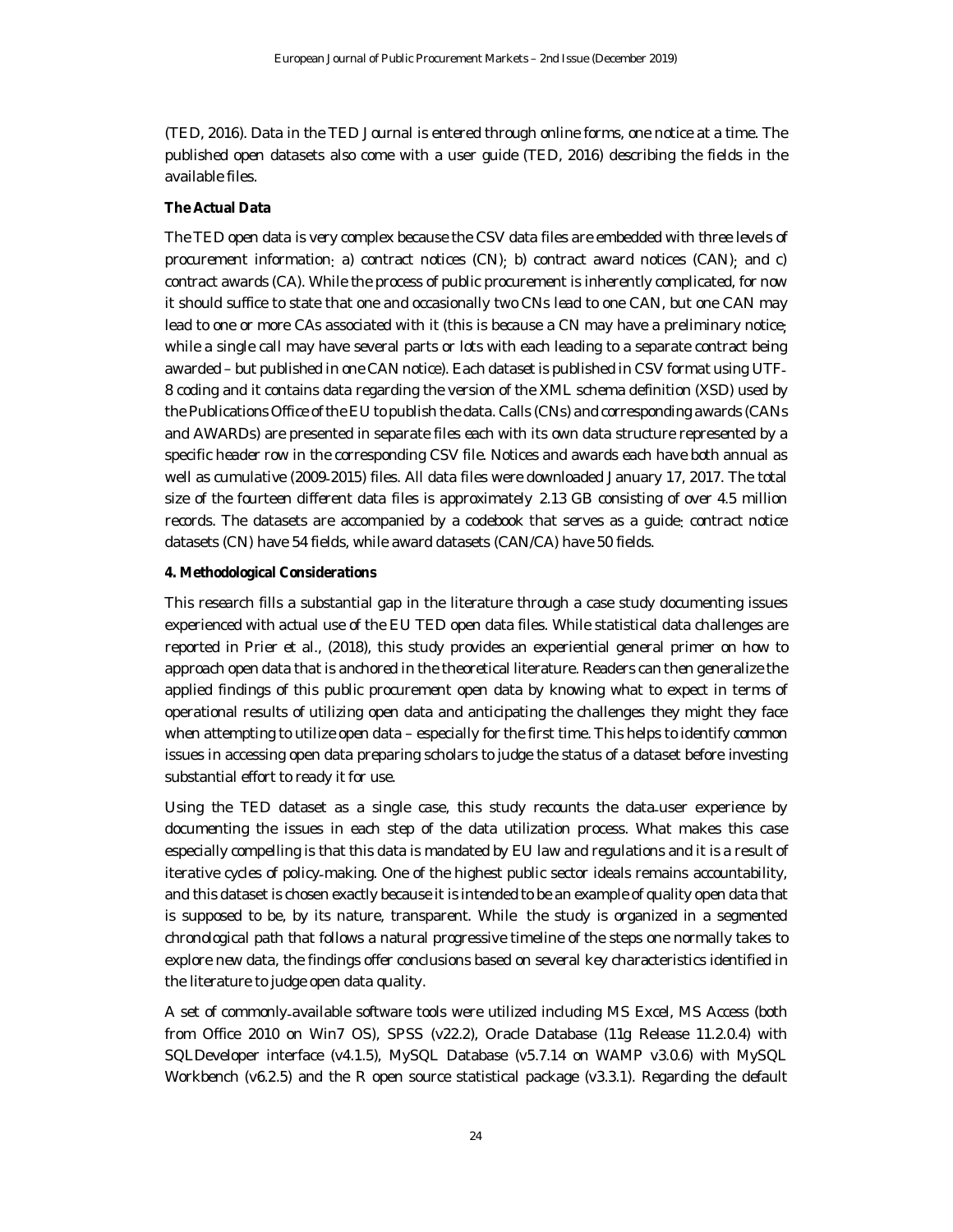language setting of the MS Windows operating system (and through that the MS Office package) English (North American) and Hungarian were the languages of choice. Most of the statistical analysis of the original research had been completed in SPSS with some work done in Excel (using Power Pivot) to understand and manipulate the dataset in order to eliminate errors, discover operational issues, and to understand the nature of the data beyond mere reading and statistical summaries.

## **5. Case Study Results**

Data quality is assessed on the following key dimensions identified in the literature: availability, accessibility, readability, technical qualities, data structure, content, usability (ease of use), traceability, and fit-for-purpose.

#### **Availability (and awareness)**

Theoretically, anyone interested in using open data for informed decisions should be able to locate it without be required to use "public records" requests to acquire the data. Some public procurement scholars have been aware of the availability of TED data, but prior to July 2016, bulk data had been only made available through periodic updates from volunteers associated with the OpenTED project (http://ted.openspending.org/#welcome). Since then, however, the European Commission itself has published machine-readable CSV bulk extracts of the TED data on its open data portal thereby making the OpenTED project superfluous and the current case study is confined to this EC data only.

#### **Accessibility**

One key point of the open data initiative is that the data provided is easily assessable. While there are annual data files available, there is also an integrated file covering seven years available at https://data.europa.eu/euodp/en/data/dataset/ted-CSV. The files are posted in CSV format and individual file sizes span from 60MB to 300MB (except for the integrated files which are .5 and 1.6GB). None of these posed any issues during download: with a normal Internet connection it only took fifteen minutes of work to download and sort the 22 files. The official TED Journal on the other hand offers individual notices as well as daily digests (in zipped xml format) – the size of which is typically 150MBs per monthly data.

## **Readability**

Even though the format is standard CSV, initial opening of the first file using Excel resulted in unstructured lines with no segmentation (i.e. each line was rendered into one cell instead of recognizing the columns): the language setting of the MS Windows OS impacts how Excel reads data, namely, the Regional and Language settings determine the default field separator. Using English as a default enables Excel to read the data correctly and properly separate the fields. Substantively this means that when using other languages such as in this case, Hungarian, the Excel default separator may have to be reconfigured.

But even when the lines were properly segmented into fields, some of the text was scrambled. In fact, reading the file into SPSS or Access–and later adding it to an Oracle and a MySQL Database

– often resulted in unreadable text with strange, meaningless characters. Since EU members may use any of the 28 official languages for their tender notice announcements, the problem may be appeared rooted in the encoding schema: the CSV files use UTF-8 which needed to be specifically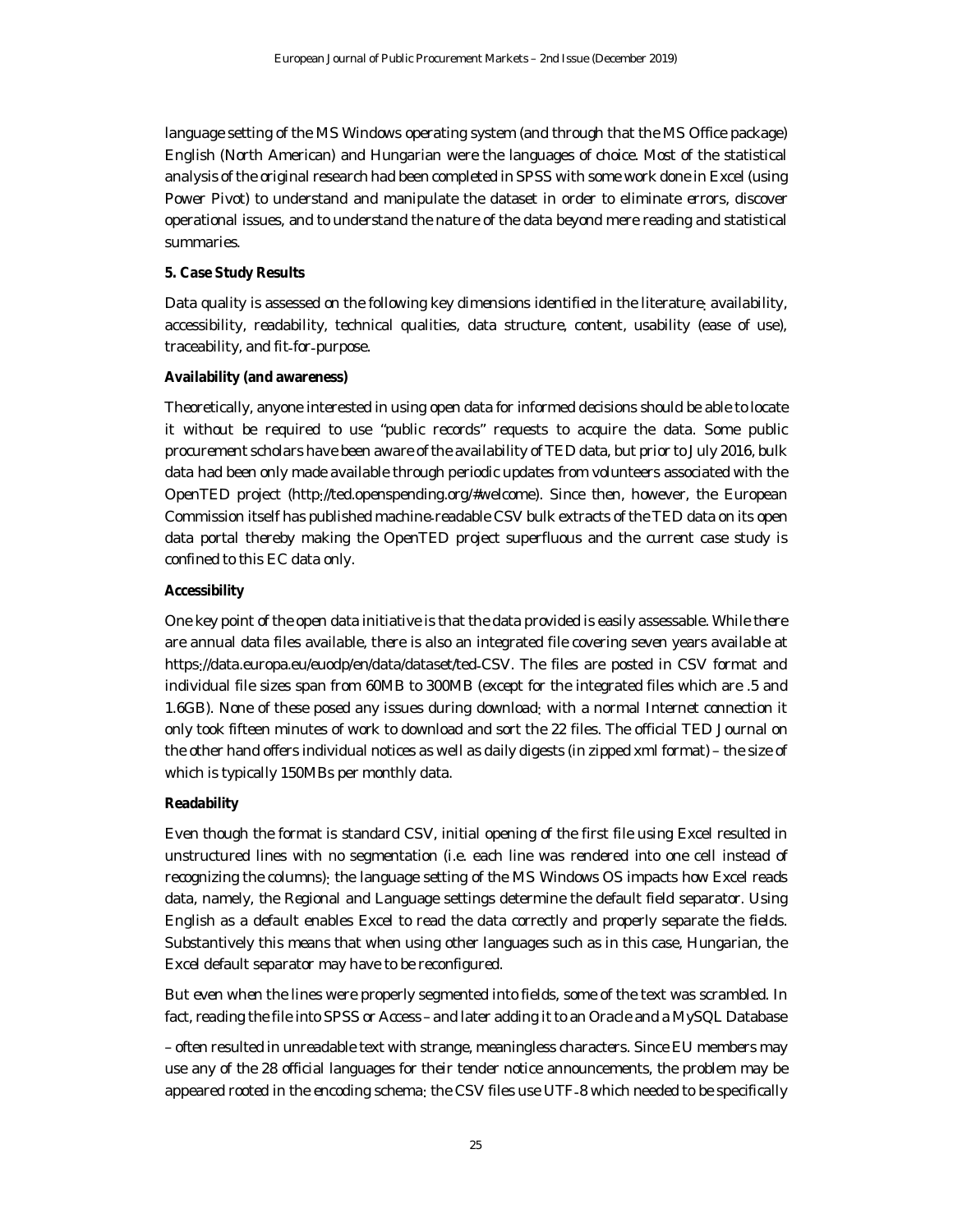defined (and needs to be the 2-bytes version to cover all languages). In Excel the solution was to "import" the CSV instead of simply opening it to allow defining the encoding schema. But Access offered a slightly different hurdle: the character coding is not simply UTF-8, but it must also be language independent (i.e. should not be English or Hungarian, but "All" due to font mixing). This does not work in professional databases where one needs to use a special SQL setting before reading or manipulating the data. As a last point, although expected file sizes were reported at the download page, there was no ready documentation explaining how many lines of data should be correctly read into the CSV files. Hence users have no reliable information that precisely describes a properly imported file.

## **Technical qualities of the data**

Reading the data also entails considerations about datatypes. While Excel has a limited capability to differentiate between a few datatypes such as Text, Date or Number, the CSV format does not carry such information (Excel would automatically assign a datatype though when the CSV file is opened – if nothing else it uses the "General" type as a default). On the other hand, many database or data management tools would offer a range of types, and this set might be quite sophisticated. It is noteworthy that each tool utilized in this project had its own special names and options – with Oracle having a different approach compared to Access or MySQL or even SPSS. In fact, Oracle is known for having a unique stance on datatypes – such as the lack of Boolean. Furthermore, each tool used herein had a different take on the "Date" type (which is understandably crucial in this investigation). All of the tools (Access, Oracle, and SPSS) offer automatic type recognition and also make suggestions regarding the potential maximum size or length of relevant types (such as integer or text).

Although it might sound like a minor concern, much effort was spent struggling with fields of "Date" type. This is due to the fact that there is no unique standard for storing date/time values, each tool offered different options which unnecessarily complicated what should be a simple conversion. For example, the Hungarian version of Access refused to accept the (given TED) English date format, e.g. it would not take "DD.MMM.YY" or "DD-MM-YY", instead, it would require "YYYY.MM.DD" or something similar. Oracle had similar issues while also accepting only a limited set of formats (and, interestingly, would not allow a field with only the year, such as 2015).

## **Structure**

Text field length: Expect variations in field truncation because Access would truncate fields with longer size while Oracle would reject such records – all of which suggests that knowing the longest possible text field is important. Remember that choosing very large values for all fields results in larger database files requiring more storage and more memory to manipulate the data.

Multiple values in one field: A significant issue concerns occasional multiple values in one field where one column reported additional CPV codes and another column registered multiple winners. The former issue can be resolved with some text manipulation, but the latter presents a more sophisticated problem in separating out the individual data values. In public procurement more than one winner may occur in several cases: as a result of using a framework agreement; a dynamic purchasing system; in the case of contract separation into lots; and when the call notice has different parts. In the case of lots or parts, there should be one "contract award" with a unique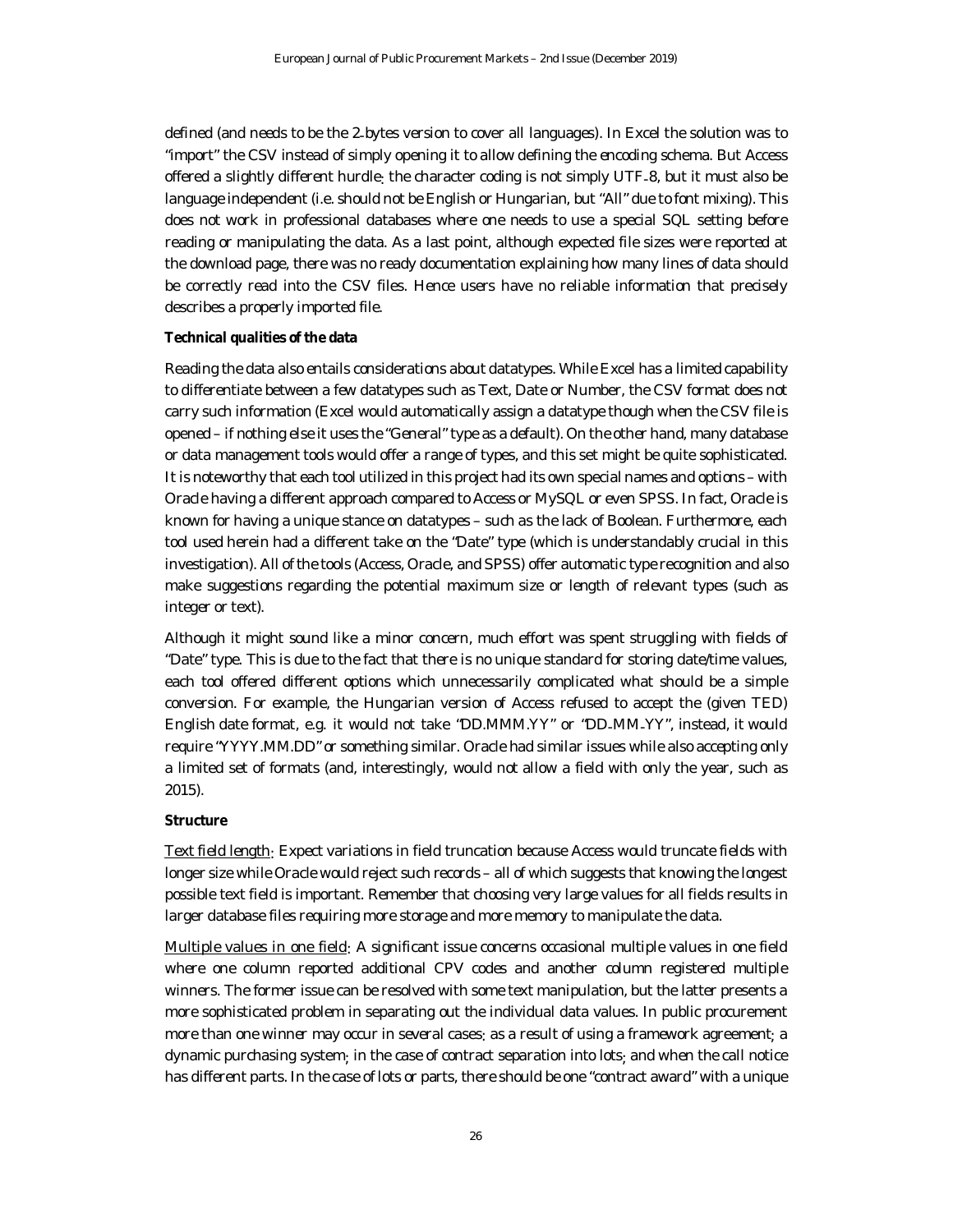"CONTRACT\_AWARD\_ID" for each lot or part under the same CAN ID. However, for the other two cases, different authorities (in different countries) appear to have established different standards that report the resulting contracts.

Multiplied lines: In addition to all of these issues, every "periodic indicative notice without a call for tender" (a special CN typically used by utilities) is duplicated in the CSV file – which is apparently a mistake. In fact, it has an additional line for each separate lot – which is an even bigger potential source of informational distortion. What is problematic about these cases is that they should not directly lead to CANs yet some are specified (without an actual call with a different CN ID). There is no explanation for this situation in the codebook, and neither do the regulations give any indication of the need for duplicates. Furthermore, while some duplicated lines mirror each other, other lines show some empty fields in one line that are completed in its "duplicated" record (e.g. CPV code). As they both (or all) have the same date stamp, it is very suspicious whether they represent legitimately different actual CNs. The extra values in certain fields are not the result of a change or modification (i.e. the duplication is consistent for all such lines except for a few exceptions – e.g. for 2014 there are 10,050 such cases and even one triplicate).

These unexplained duplications particularly inure at the time of statistical analysis when data uncertainty may produce substantial statistical aberrations. While analysts might ignore cases or remove duplicates, few of the available guides, documents or informational explanations offered a clear resolution.

## **Content**

Inappropriate values in specific fields: Some records report their form number as '2' when these notices should reflect use of Form #4 which indicates use of the wrong form or following outdated reporting regimes. There are also apparently intentional misrepresentations as well, because some contracting authorities entered values into fields that sometimes look suspicious. For instance, the estimated value of a contract is occasionally ad-hoc, such as €1234567 – instead of a proper calculation.

Cancellations: Intimately knowing the measurable objects of the data is imperative to understanding this dataset which requires a brief background in procurement operations. When a contracting authority amends the contractual condition, a modification to an existing contract notice leads to a new entry (called "Additional Information") which may or may not require a new contract notice identification number (CN ID). However, actual contract cancellations are only captured through "cancellation notices" that require a new form. However, this open data experience made clear that the method of and forms for reporting CN and CAN modifications and cancellations had changed over the period covered by the dataset given the new 2014 public procurement directives, and this has significant informational quality implications. This means that minor contract modifications required reporting only a modification that was "additional information" in the new form #14, while major changes including cancellations require using the full notice new form #2. Table 1 shows the distribution of records (forms) across the two CSV file types for the year 2015: contract notices (calls for competition) and contract award notices (actual awarded contracts). One can readily see that since there are no records of contract modifications generated from form #14, attempts at reconstructing the objects (contract processes) are nearly impossible given the data for this procurement procedure. Further, unsuccessful procedures under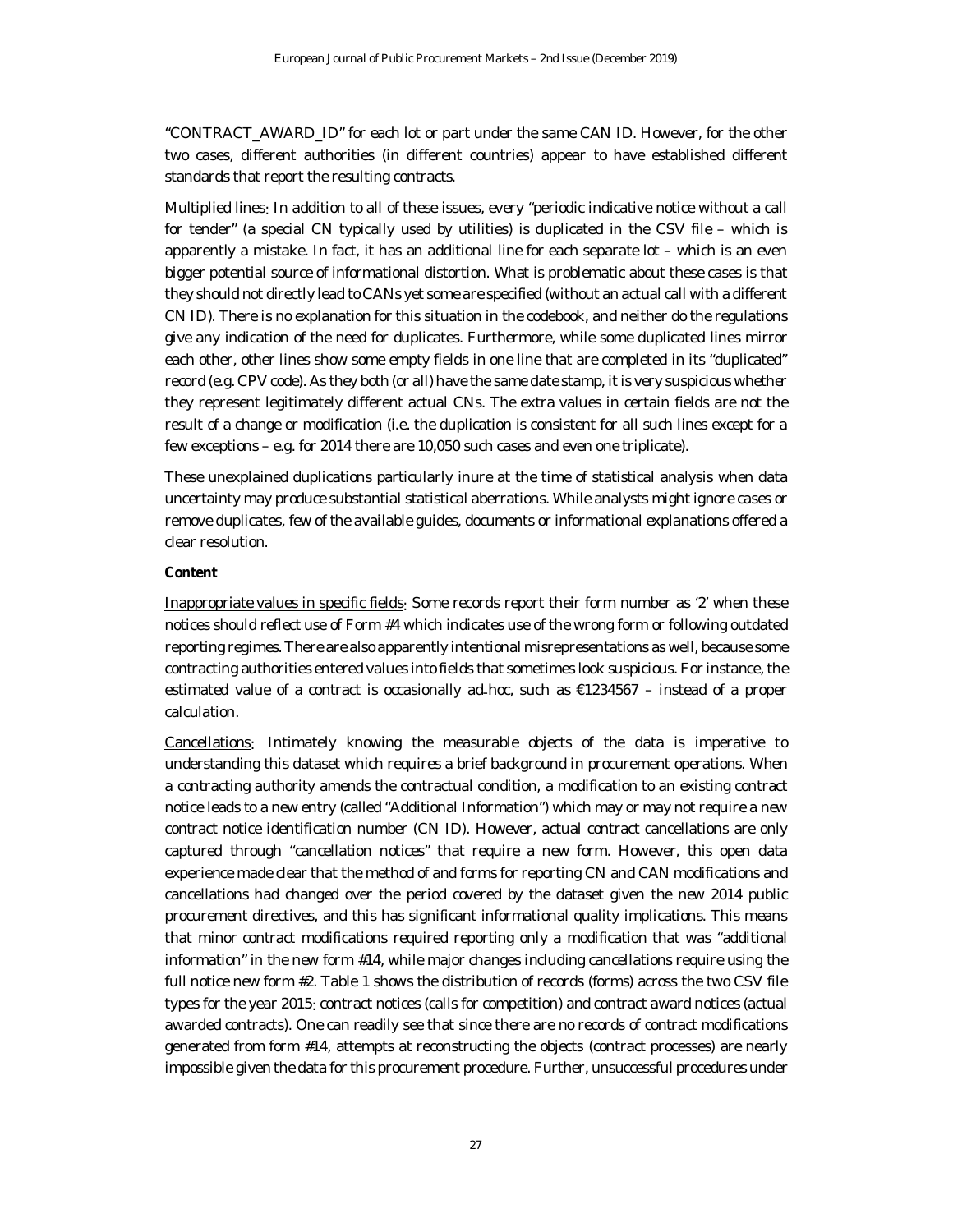the new directives should not be canceled but instead contracting authorities should use the relevant CAN form reporting "no award".

Problematically, all of these contingencies are not readily clear from documentation at the website, and the role of the algorithm in generating these apparently anomalous CSV files. In sum, these ambiguities produce continuity problems within the dataset because those countries which have not yet ratified the new directives into national law apparently still use the old forms.

|                                                              | Percentages (Ns)   |                          |                   |
|--------------------------------------------------------------|--------------------|--------------------------|-------------------|
|                                                              |                    |                          |                   |
|                                                              | (1)                | (2)                      | (3)               |
| Contract Form Number (Descriptor)                            | <b>CFC Records</b> | CAN Records <sup>a</sup> | <b>Directives</b> |
| Form 1 (Prior information notice)                            | $0.0\%$ (1)        |                          | 2014/24/EU        |
| Form 2 (Contract Notice)                                     | 88.7% (173,250)    |                          | 2014/24/EU        |
| Form 3 (Contract Award Notice)                               |                    | 92.5% (497,635)          | 2014/24/EU        |
| Form 4 (Periodic indicative notice-utilities)                | $0.2\%$ (338)      |                          | 2014/25/EU        |
| Form 5 (Contract Notice-utilities)                           | 9.4% (18,361)      |                          | 2014/25/EU        |
| Form 6 (Contract Award Notice-utilities)                     |                    | $6.5\%$ (35,054)         | 2014/25/EU        |
| Form 7 (Qualification system utilities)                      | $0.9\%$ (1,674)    |                          | 2014/25/EU        |
| Form 10 (Public works concession)                            | $0.1\%$ (289)      |                          | 2004/18/EC        |
| Form 17 (Contract Notice-Defense or Security)                | $0.7\%$ $(1,447)$  |                          | 2009/81/EC        |
| Form 18 (Contract Award Notice Defense or Security)          |                    | $0.4\%$ (2,417)          | 2009/81/EC        |
| Form 21 (Social and other specific services.                 |                    |                          |                   |
| public contracts)                                            | $0.0\%$ (9)        | $0.5\%$ (2,580)          | 2014/24/EU        |
| Form 22 (Social and other specific services-utilities)       |                    | $0.0\%$ (15)             | 2014/25/EU        |
| Form 23 (Social and other specific services.<br>concessions) |                    | $0.0\%$ (92)             | 2014/23/EU        |
| Form 24 (Concession notice)                                  | $0.0\%$ (5)        |                          | 2014/23/EU        |
| Form 25 (Concession award notice)                            |                    | $0.1\%$ (390)            | 2014/23/EU        |
|                                                              |                    |                          |                   |
| Total                                                        | 100% (195,374)     | 100% (538, 183)          | 5 Different       |

Table 1. Standard Forms Generating Records of Calls for Competition and Contract Awards, 2015

Source: Calculation by authors

<sup>a</sup> These do not include records that award contracts based on voluntary *ex ante* transparency (VEAT) notices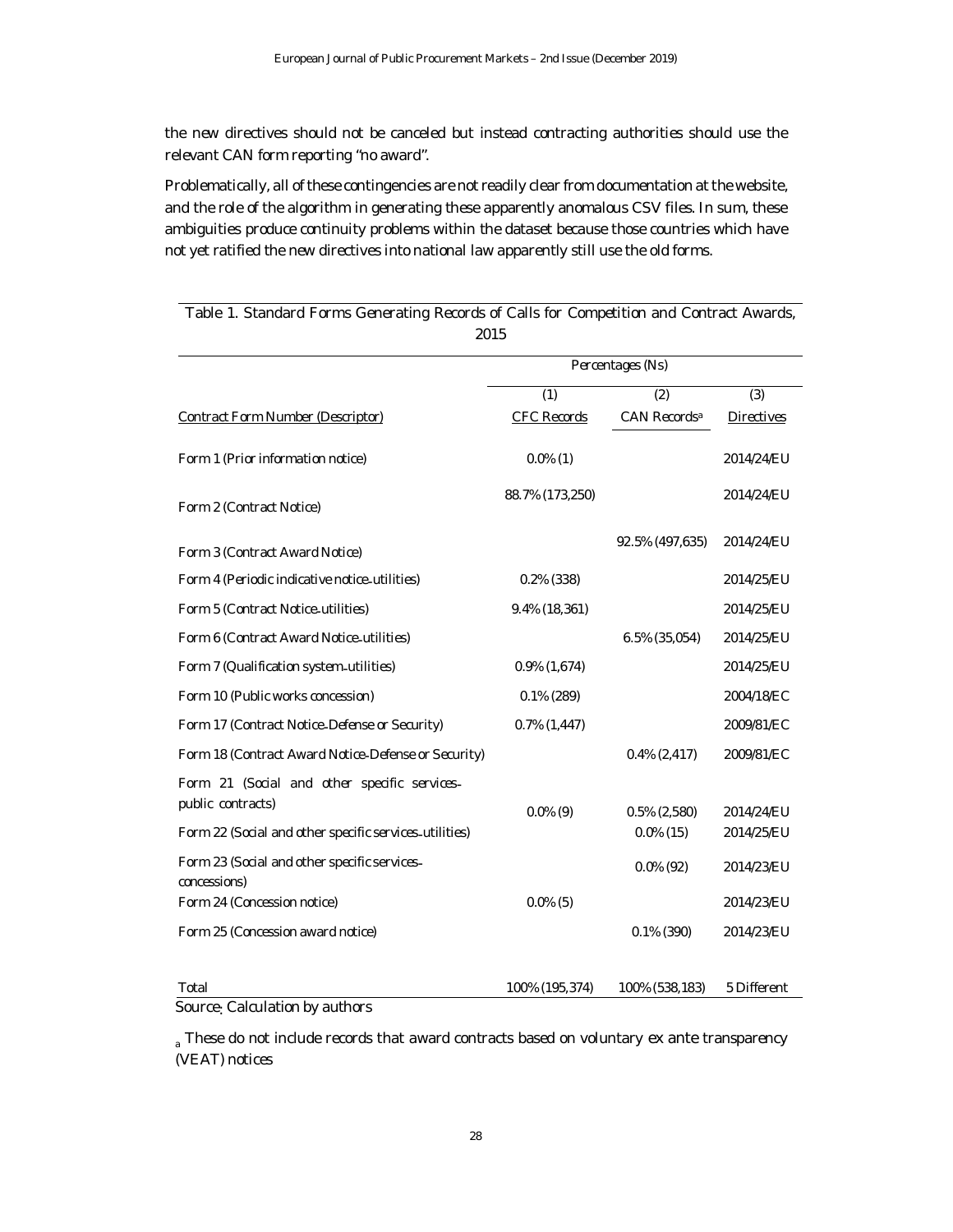Content duplicates: As previously discussed, the 2014 Directives marked procedural changes in reporting Contract Notice cancellations and the empirical result has led to CSV files rife with two lines of records for cancellations: one for the modification of the original call and another for the cancellation (coding it as a modification as well). This is clearly a meaningless duplication of the CN (using the same CN ID) as there is no actual call here can potentially distort statistical calculations concerning CNs.

Missing values: According to TED documentation (TED, 2016), connecting contract notices with contract awards requires marrying up two CSV files through a special ID field called Future\_CAN\_ID. This field is often left empty which makes data quality checking problematic. For example, the consolidated 2009-2015 CN files showed that 66% (Total N=758,604) of this field was empty across that time period. Of course, there are often legitimate reasons for this situation including the fact that the call might have been cancelled (no winner was announced), or the procedure had not yet concluded at the time of publication. Unfortunately, it is also possible that the cancellation was not recorded or improperly coded, thus leaving the user of the data with the assumption that the call is still open.

All of this suggests that currently there is no means to establish this state of the data quality, unless one goes back to the source database and searches each individual notice in question, which is, of course time prohibitive. On the other hand, it is also possible that the cancellation generates a new CSV record (see above) when it officially should not (the problem may be rooted in the TED, where cancellations are recorded as "Additional Information" instead of leading to a new notice with unique CN ID or the use of the 'cancellation' field). Moreover, many Future\_CAN\_IDs point to documents that will be published in the future but the open data file of that year had not been made available at the time of download. Therefore, assuming that one would not individually search and download relevant notices from the TED using the interactive TED data website, certain types of analysis are either not possible; incomplete; or subject to both validity and reliability issues. This further suggests that although procurement accountability would often require an easy connection of calls to awards and their dates, the generated CSV files make this difficult in many ways – especially if one wants the data analysis process to be (semi)automated.

In addition, there are other potential problems associated with real missing values in numerous other fields. Of course, many of these missing data fields are concentrated in non-key or nonessential data elements such as national contract ID or the national code of the authority. But when needed, the lack of data values in these fields would cause problems in case of statistical analysis targeting those specific fields.

## **Traceability**

Each CN record has a specific variable called "Future\_CAN\_ID" (and another "Future\_CAN\_ID\_Estimated") which shows the ID number of the award notice resulting from the given call-for-competition notice. However, evidence suggests that this link is often generated inappropriately. Not simply may the Future\_CAN\_ID value be wrong, but during the generation of the annual CSV CN file new records were created that have no apparent meaning in the original TED. The reason behind these superfluous records is unknown, but manual investigation of several such cases lead to the conclusion that the CSV generating algorithm connects together otherwise unlinked CN and CAN items of the same contracting authority. In one case a Polish contracting authority had 14 CNs in 2014 with 16 CANs in the same or later years, but in the CN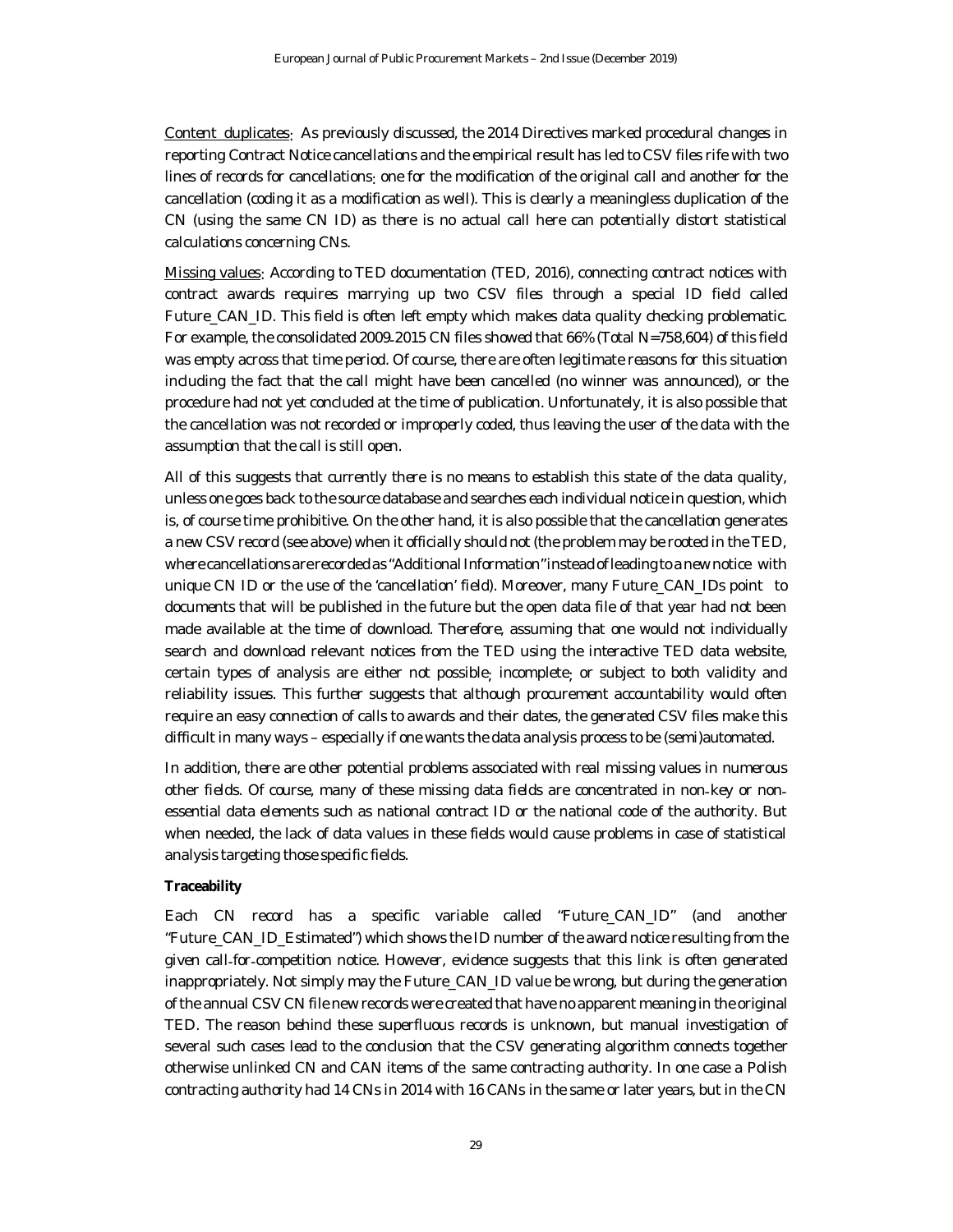CSV file there were cross-connected records totaling 153. On the other hand, a few of these CNs had additional information (i.e. modifications) using new CNs - but those CNs do not appear in the CSV file at all. The number or percentage of these false (or missing) lines is hard to calculate but it may be in the range of several percent annually. One potential reason for the confusion might be (again) that in 2014 new forms had been introduced.

The clear overall effect of this situation is the unreliability of traces from Contract Notices to Contract Award Notices. Without other means of confirmation there is essentially little confirmable traceability across the breadth of the data in the two CSV filetypes. Obviously, there are CNs without CANs, since not all calls will result in awards – some are revoked, while others may result in no award (no offers submitted or the evaluation was unsuccessful). In addition, the fresher a CN, the more likely the procurement process has not yet concluded. This is normal – as long as there is a cancellation or no award notice issued to record the fact. However, some of such notices also seemed to be missing in the CSV files, which further complicates the linking of records. To make an adequate assessment of the extent and impact of missing data requires a substantial investment of time in understanding the content of the procurement forms and the process of publishing notices – both of which can slightly differ among member countries. For example, the new form #2 should be used to report cancellations, but there appears to be no such field to enter the information, or to reference the notice that is being cancelled in that form.

Another question that arises when trying to understand how pieces of the dataset are linked is how those links have been generated and how the original data (in the TED) is being stored. This then also requires the researcher to know about the structure of the source storage e.g. whether it is stored in normalized tables; in the form of documents; or stored as the original pdf forms. Obviously, this drastically limits procurement field experts who then must also possess the skills of database experts.

#### **Ease of use, usability**

Similarly, ease of use appeared to depend on the same three matters as assessing the data: the format of the file (CSV), the tools required to work on the data (various tools had been tried), and the structure and content of the data in the files. The difficulties experienced due to language settings and date formats kept coming back during the analysis of the data whenever data had to be transferred between research sites using different language settings or needed to be loaded from one application to another. Although the data structure is described in the guide, a deep understanding of the meaning of various fields required extensive understanding not only of public procurement but also specific details of EU procedures. This was further complicated by the fact that the CSV fields often did not fully reflect either the fields in the TED nor the original forms contracting authorities required to use when submitting data related to calls and contract results. Even the guide did not explain the mapping between these three formats which further required additional effort in connecting the dots whenever a new research question was asked from the datasets. The fact that data is published in non-normalized form also required additional attention when making statistical calculations (due to multiplication of field values over numerous records).

# **Fit**-**for**-**purpose (value)**

Considering the problematic dataset complexity and the requisite deep domain knowledge of European public procurement formalities, doing any kind of statistical analysis utilizing this open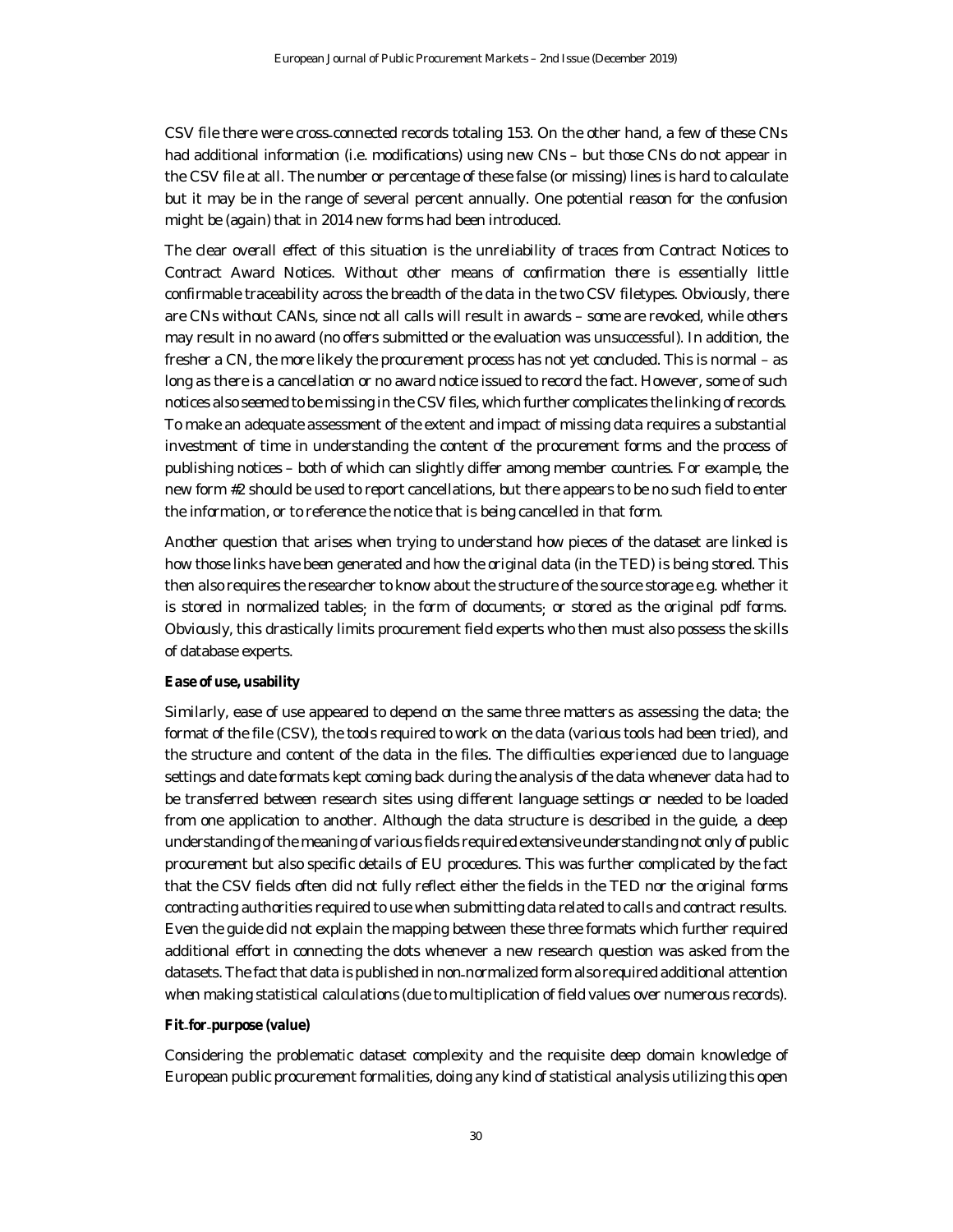data required a lot of careful preparation and attention including a lot of manual data cleaning. Moreover, analysts must prepare to consider the non-standardized way individual countries have reported data into the TED: some were at contracting authority level while other countries exercised control at the central government level, resulting in missing codes, or missing values or inconsistencies in the names of authorities – all impacting statistical analysis involving the affected data fields.

Perhaps the most obvious recurring issue that will affect any data analysis using this open dataset is the problem of missing values across numerous fields. In some cases, a simple visual browsing of the file was enough to see that certain records had missing values, while in other cases the statistics revealed a number of "no value" items. Whether the missing value was a result of the way CSV files were generated or that data had not been entered at all (the latter is most likely) is not known, but these data validation concerns can be difficult to detect because cancellation of calls appears to not always be reported consistently. Consider that over the period of 2009-2015 60% of the calls (452,078 of 754,378) had no reportedoutcome (i.e. had no award indicated and yet were not cancelled either). Given the centrality of a procurement outcome in an open dataset that is devoted to making government spending more transparent, a more complete documentable explanation by the authorities providing the data seems reasonable.

## **6. Discussion and Insights on Open Data**

The technical details of the open data experience outlined above suggest that if one wishes to go beyond the analytical capabilities of Excel, technical issues may remain a hurdle to the user of the open data files and should probably be addressed. Overall, loading the data into management tools may require several preparation steps, such as assessing the types and sizes of fields as well as obtaining and applying the proper settings during the conversion. This case study offers a cautionary tale to those new to open data – and does so with a clear warning: one should be careful to spend time and effort preparing any project that intends to utilize large open data sets prior to making resource allocation decisions. While quality of actual datasets differs widely, this study documents at least three seemingly unrelated skills that are needed to appropriately utilize open data including those based in data management; data issues associated with software applications, as well as domain knowledge and expertise when attempting research that intends to rely on open data.

The result of this case study suggests the following eight generalized issues that end-users should consider when preparing to work with open data:

1) Finding the data: check for the data source to be authentic and whether the data is up to date and if it came with adequate and up-to-date description and sufficient documentation;

2) Downloading data sets: open data may come in many different formats and its size could be large (in the range of gigabytes) and is often composed of several files or parts;

3) Opening, loading and checking files: make sure that you have several tools available and that their settings fit the requirements of the data format – if something does not look right, try different language, coding and location settings;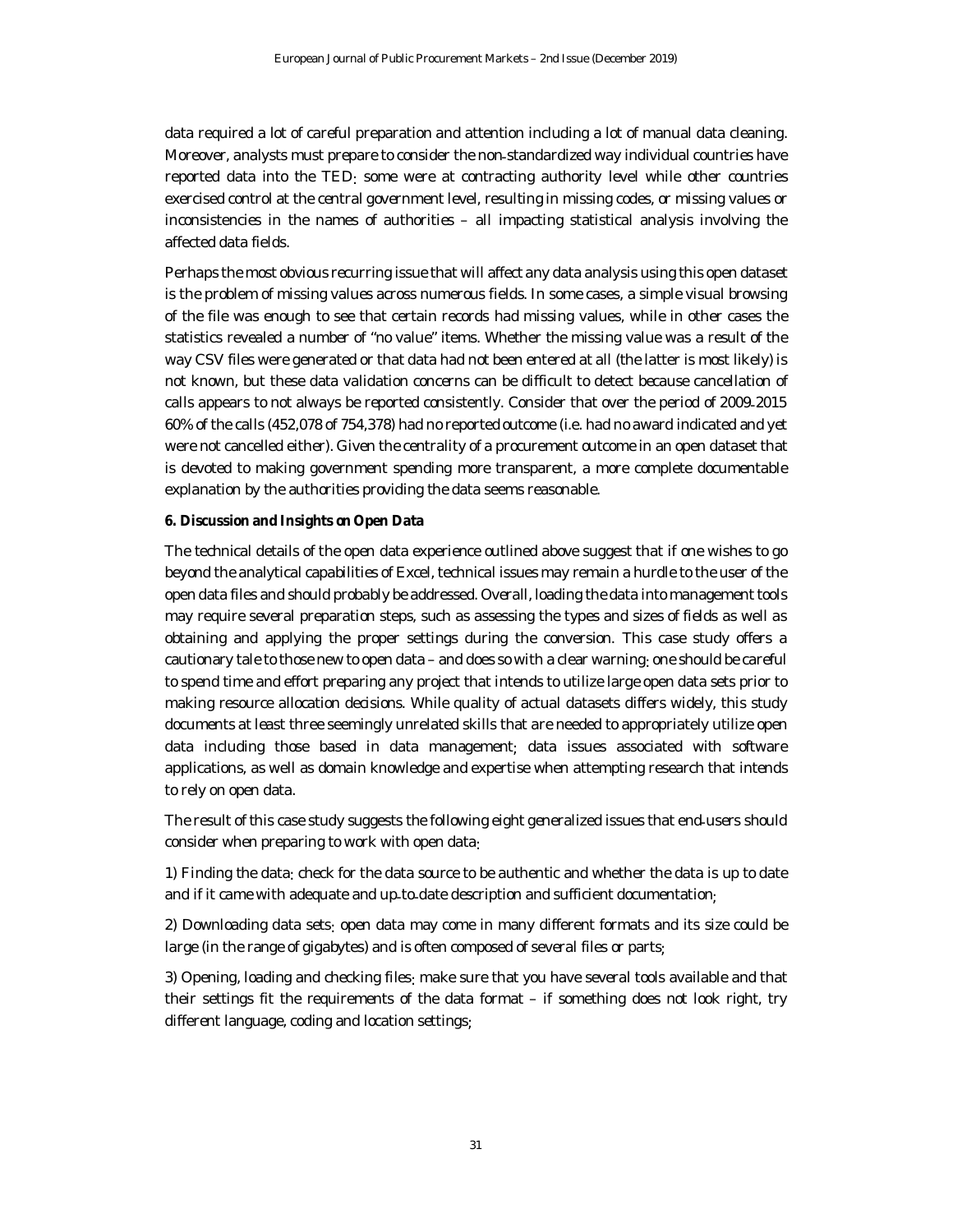4) Transforming the data: open data often looks different in software tools and transformation of different formats might be necessary – special support or expertise may be required to decide which tools fits best (don't stick with a tool just because that is the only one you know):

5) Assessing structure and content: even with available documentation, be careful – there might be errors, missing information, or the data structure might be so complex that considerable domain expertise might be required to understand both the meaning and the structure of the data;

6) Linking inside and outside the set: open data is rarely standalone and is often composed of several parts of related/connected datasets that may require referencing documentation of other sets (i.e. country codes, national abbreviations, etc.) - pay special attention and double check all such references for accuracy;

7) Manipulating the data for use: search out and find explanation for duplicates, missing values or even missing or omitted fields;

8) Interpreting and analyzing the data: depending of the issues uncovered during the earlier steps, the researcher might need to reconsider the questions that could be meaningfully answered from the dataset in actual use (which often differs from the intended use). Special attention should be paid to any generated statistical results which obviously depend on the records/fields/values.

#### **7. Conclusions and Potential Future Directions**

Open data are gaining increased attention in academic research, but data quality can vary dramatically. While a few frameworks have been put forward on how to assess open data quality and what measures to utilize, experiential studies investigating actual cases are lacking. This case study utilized procurement data from EU countries to demonstrate potential generalized hazards likely to be found in open data relevant to a variety of academic fields, and the experience recounted here provides useful insights for others planning to work with open government data for the first time.

This study explains a simple model that describes the conceptual relationships between a measurable target or object of inquiry; data; information; and policy decisions, and it lays the groundwork to more clearly think about myriad open data issues. This recursive model suggests how scholars can clearly conceptualize the quality of data and information and it is consistent with social phenomena that are often subject to this problematic lack of isomorphism (for example, see Bailey 1990, 13-47). This conceptual precision suggests that modeling social processes – in this case, procurement – involves varying levels of data itself which in turn influences how data and informational quality is conceived. For instance, filling out forms is actually data generation of the procurement process (the object). However, when the forms are transformed into flat CSV files, the forms can then also be considered to be the object which generates data in CSV format. Applying this logic reveals the consistently recursive nature of data generation even when decisional knowledge about the object is ultimately the goal of any data generation algorithm.

In sum, this article explains how the relevant literature examines specific data and informational quality issues that are often discussed in isolation from real-world experience. What makes this study different is filling the gap between theory and practice for researchers of open data by illuminating potential issues and providing applicable solutions. The eight general issues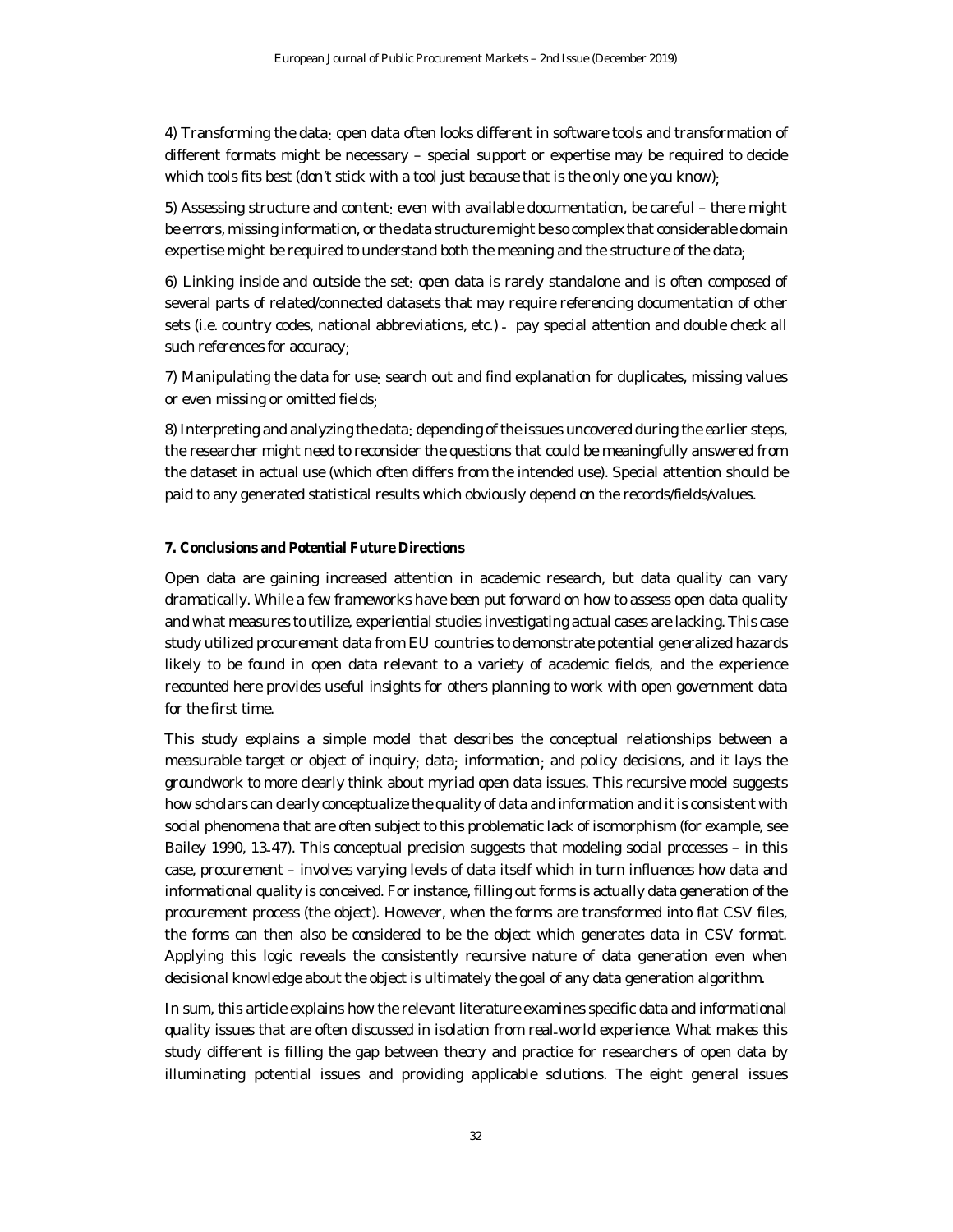described here go beyond offering differential measures of quality and instead, prepares researchers with warnings and tips on how to think about navigating the proliferating nature of public sector open data.

# **Acknowledgments**

The authors wish to thank the staff of the European Commission for use of the TED CSV dataset (2009-2015).

# **References**

- Bailey, J. E. and Pearson, S. W. 1983. Development of a tool for measuring and analyzing computer user satisfaction. *Management Science*, 29, 5: 530-545.
- Bailey, Kenneth D. 1990. *Social Entropy Theory*. State University of New York Press, Albany.
- Batini, C., Cappiello, C., Francalanci, C. and Maurino, A. 2009. Methodologies for Data Quality Assessment and Improvement. *ACM Computing Surveys*, 41, 3, 16: 1–52.
- Blakemore, M. and Craglia, M. 2006. Access to Public-Sector Information in Europe: Policy, Rights, and Obligations. *The Information Society* , 22,1: 13-24.
- Bovens, M., Goodin, R.E. and Schillemans, T. (eds.) 2014. The *Oxford HanDBook of Public Accountability*. Oxford University Press, Oxford.
- Chai, K., Potdar, V. and Dillon, T. 2009. Content quality assessment related frameworks for social media. In *Procss of the Computational Science and its Applications Conference*, Springer, Berlin, 791-805.
- Chun, S.A., Shulman, S., Sandoval, R. and Hovy, E. 2010, Government 2.0: Making Connections between Citizens, *Data and Gov. Inf. Polity*, 15, 1-2: 1-9.
- Davies, T. 2013. *Open Data Barometer. 2013 Global Report.* Retrieved January 21, 2017, from
- http://www.cocoaconnect.org/publication/open-data-barometer-2013-global-report.
- Dedeke, A. 2000. A Conceptual Framework for Developing Quality Measures for Information Systems. In *Proceedings of the 5th International Conference on Information Quality*, 126-128.
- Emamjome, F. F., Rabaa'i, A. A., Gable, G. G. and Bandara, W. 2013. Information quality in social media: a conceptual model. In *Proceedings of the Pacific Asia Conference on Information Systems (PACIS 2013)*, Seoul, AIS Electronic Library (AISel).
- Erickson, J. S., Viswanathan, A., Shinavier, J., Shi, Y. and Hendler, J. A. 2013. Open Government Data: A Data Analytics Approach. *IEEE Intelligent Systems*, 28, 5: 19-23.
- Frank, M., and Walker, J. 2016. User centred methods for measuring the quality of open data. *The Journal of Community Informatics*, 12, 2: 47-68.
- Fox, C., Levitin, A., and Redman, T. C. 1995. *Data and data quality*: *Total Data Quality Management Research Program*, Sloan School of Management, MIT, Boston.
- Glogowska, D. J, 2016. *Information Quality Assessment in Social Internet Media*. Master Thesis, University College Cork, Ireland.
- Information Age 2015. *Sir Tim Berners*-*Lee calls on governments to honour their promises on open data. Online at* http://www.information-age.com/sir-tim-berners-lee-calls-governmentshonour- their-promises-open-data-123458878/. Downloaded January 7, 2018.
- Jaeger, P. T. 2003. The endless wire: E-government as global phenomenon. *Government Information Quarterly*, 20: 323-331.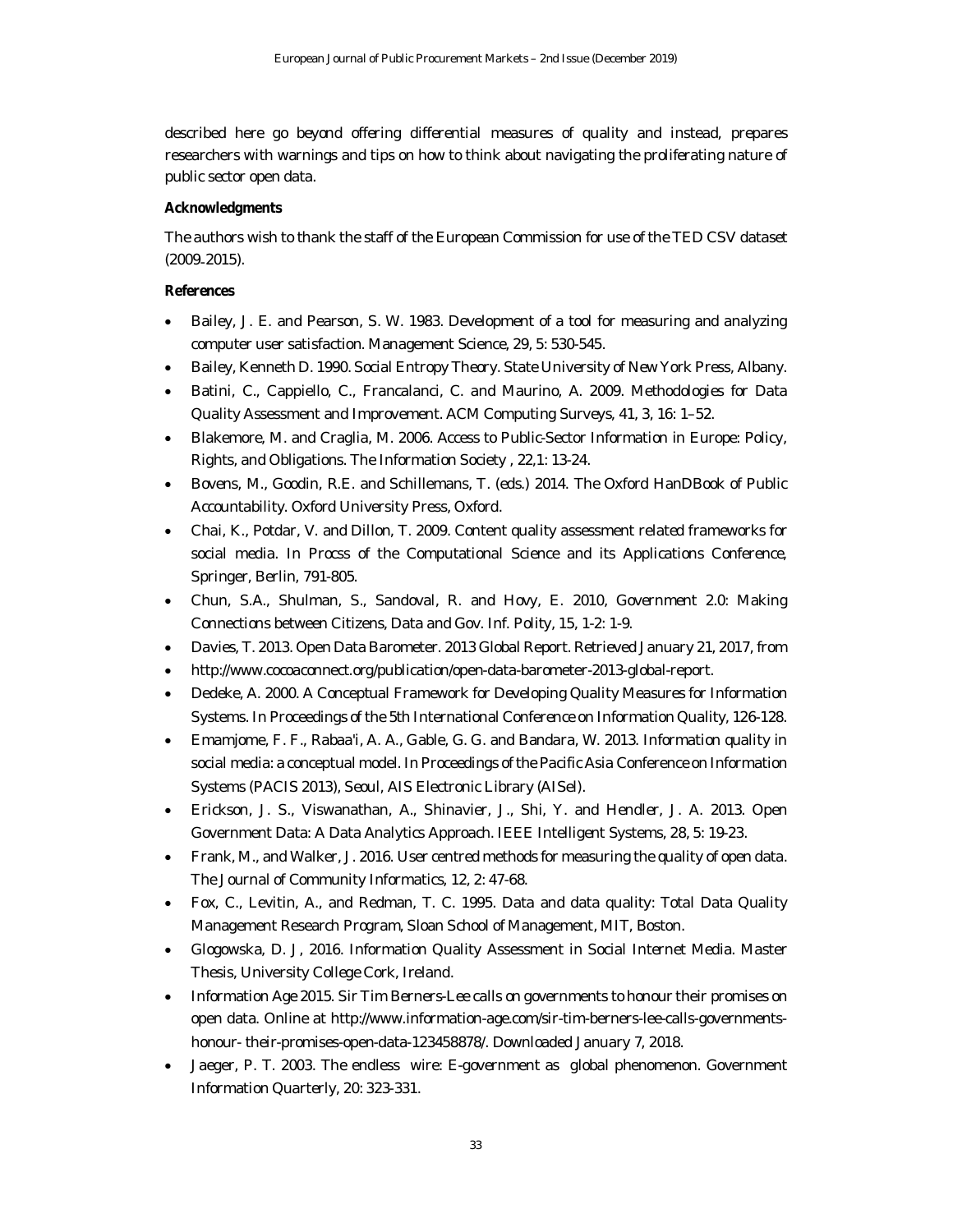- Janssen, K. 2011. The Role of Public Sector Information in the European Market for Online Content: A Never-Ending Story or a New Beginning? *Info*: *the J. of Policy, Regulation and Strategy for Telecommunications, Inf. and Media*, 13, 6: 20-29.
- Kahn, B. K., Strong, D. M. and Wang, R. Y. 1997. A Model for Delivering Quality Information as Product and Services. In *Proceedings of the 1997 Conference on Information Quality*, Cambridge, MA, 80-94.
- Klobas, J. E. 1995. Beyond information quality: fitness for purpose and electronic information resource use. *Journal of Information Science*, 21, 2: 95-114.
- Kraemer, K.L., and King, J.L. 2003. *Information technology and administrative reform*: *Will the time after e*-*government be different?* Retrieved December 10, 2016 from http://www.crito.uci.edu.
- Leipold, K. 2007. *Electronic Government Procurement (e*-*GP) Opportunities & Challenges*. Talk given at the Congress to celebrate the fortieth annual session of UNCITRAL in Vienna, 9-12, July 2007. Retrieved February 26, 2012 from http://www.uncitral.org/pdf/ english/congress/Leipold.pdf.
- Levitin, A. and Redman, T. 1995. Quality dimensions of a conceptual view. *Information Processing & Management*, 31, 1: 81-88.
- Liew, Anthony. 2007. Understanding Data, Information, Knowledge and Their Inter-Relationships. *Journal of Knowledge Management Practice* 8(2): Accessed on 1-19-18 at http://www.tlainc.com/articl134.htm.
- Marche, S., & McNiven, J. D. (2003). E-government and e-governance: the future isn't what it used to be. Canadian Journal of Administrative Sciences, 20, 1: 74-86.
- Martin, S., Foulonneau, M., Turki, S., Ihadjadene, M., Paris, U. and Tudor, P.R.C.H. 2013. Risk Analysis to Overcome Barriers to Open Data. *Electronic Journal of e*-*Government*, 11, 1: 348–359.
- Naumann, F. and Rolker, C. 2000. Assessment methods for information quality criteria. In *Proceedings of the 5th International Conference on Information Quality*, Humboldt-Universität zu Berlin, Institut für Informatik, 148-162.
- Norris, F. D. and Lloyd, B. A. 2006. The scholarly literature on e-government: Characterizing a nascent field. *International Journal of Electronic Government Research*, 2, 4: 40-56.
- OECD [Organisation for Economic Co-operation and Development]. 2008. *OECD Recommendation of the Council for Enhanced Access and More Effective Use of Public Sector Information* [C(2008)36]. Retrieved December 10, 2016, from http://www.oecd.org/internet/ieconomy/40826024.pdf.
- OECD [Organisation for Economic Co-operation and Development]. 2017. *Trust and Public Policy*: *How Better Governance Can Help Rebuild Public Trust, OECD Public Governance Reviews*, OECD Publishing, Paris.
- Olaisen, J. 1990. Information quality factors and the cognitive authority of electronic information, in Information quality: Definitions and dimensions. In *Proceedings of a NORDINFO Seminar, Royal School of Librarianship, Copenhagen, 1989,* Wormell, I. (ed.), Taylor Graham, London, 91- 121.